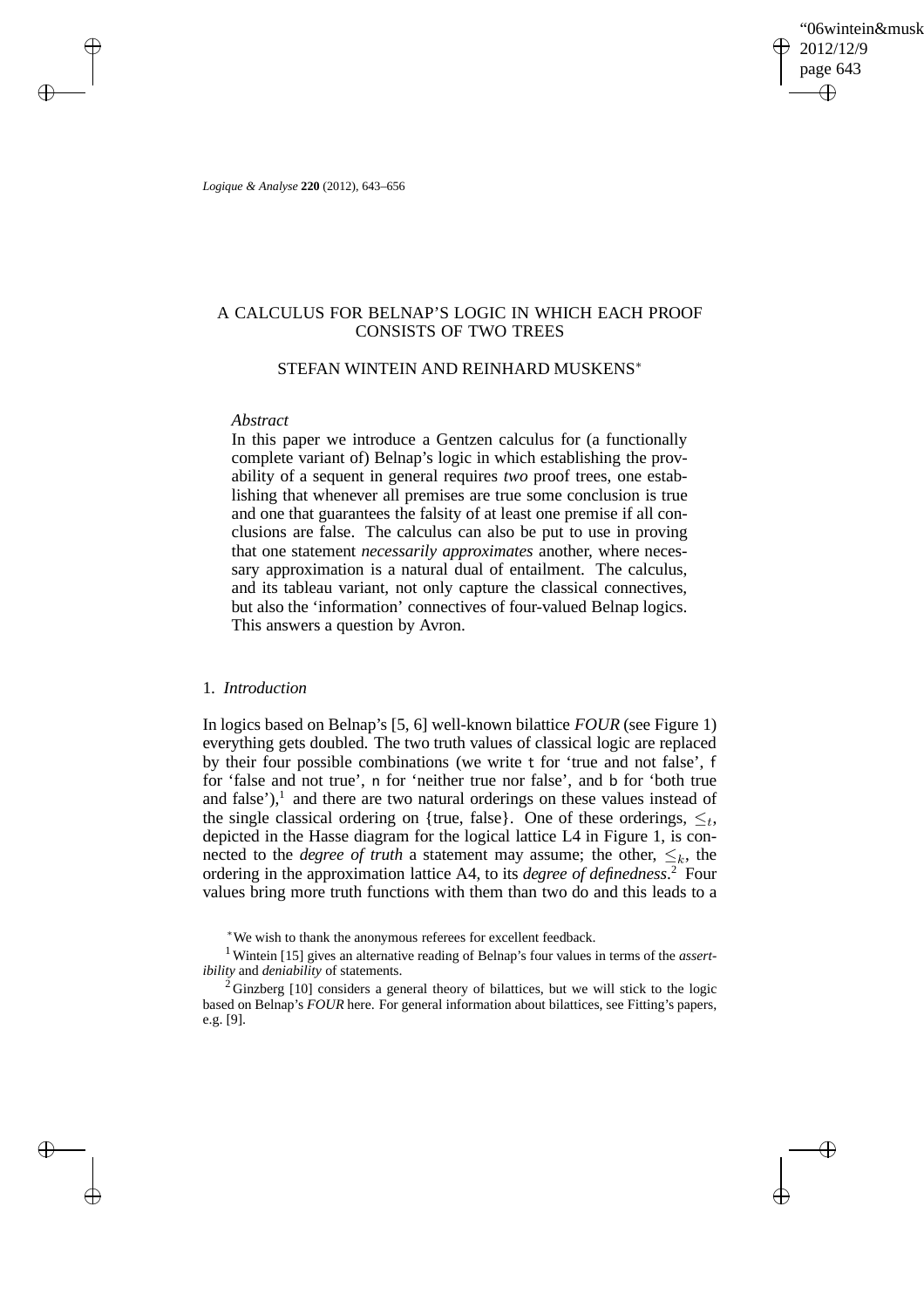✐

#### 644 STEFAN WINTEIN AND REINHARD MUSKENS

doubling of logical operators.<sup>3</sup> The classical  $\neg$ ,  $\wedge$  and  $\vee$  are now naturally complemented with duals − ('conflation'), ⊗ ('consensus') and ⊕ ('gullibility'), and in a predicate logical setting the quantifiers ∀ and ∃ moreover come with cousins  $\Pi$  and  $\Sigma^4$ . Also, while in classical logic one can define entailment either as transmission of truth or, completely equivalently, transmission of non-falsity ('if the conclusion is false one of the premises must be'), these two notions come apart in the four-valued setting, since there is transmission of truth but not of non-falsity from t to b, for example. Entailment is naturally defined by stipulating that  $\varphi \models \psi$  if and only if the values of  $\varphi$  and  $\psi$  are in the  $\leq_t$  ordering in every model (for every assignment) and this boils down to requiring that both forms of transmission must hold from  $\varphi$  to  $\psi.5$ 

The doublings do not stop here. Entailment itself also obtains a natural dual, for, replacing  $\leq_t$  in the above definition by  $\leq_k$ , we can say that  $\varphi$  *necessarily approximates*  $\psi$ ,  $\varphi \approx \psi$ , if and only if the values of  $\varphi$  and  $\psi$  are

<sup>4</sup> See Fitting [9] for further motivation of these operators. One possible application of ⊗ and ⊕ that Fitting mentions is that they could be part of a logic programming language designed for distributed implementation, a suggestion that is quite in line with Belnap's original motivation.

 $5$ This is the notion of entailment considered in Belnap [5, 6], but not that of Arieli & Avron [1], who use a single-barrelled notion. The two notions of entailment are coextensional on sets of formulas based on classical connectives only, but not on formulas based on a functionally complete set of connectives or on a set of connectives that expresses all  $\leq_k$ -monotone functions. Belnap [5, page 43] is quite clear about his views on the connection between entailment and the lattice L4. Considering the question when an argument in his logic is a good one, he writes:

The abstract answer relies on the *logical* lattice we took so much time to develop. It is: entailment goes uphill. That is, given any sentence  $A$  and  $B$  (compounded from variables by negation, conjunction and disjunction), we will say that A *entails* or *implies* B just in case for each assignment of one of the four values to the variables, the value of A does not exceed (is less-than-or-equal-to) the value of B.

On the same page Belnap refers to Dunn [8], who shows that preservation of truth and preservation of non-falsity coincide for classical sentences, but he nevertheless insists on defining entailment as preservation of truth *and* non-falsity:

But I agree with the spirit of a remark of Dunn's, which suggests that the False really is on all fours with the True, so that it is profoundly natural to state our account of "valid" or "acceptable" inference in a way which is neutral with respect to the two.

 $\rightarrow$ 

 $\rightarrow$ 

✐

 $3$  In Belnap [5, 6] only the classical operators are considered.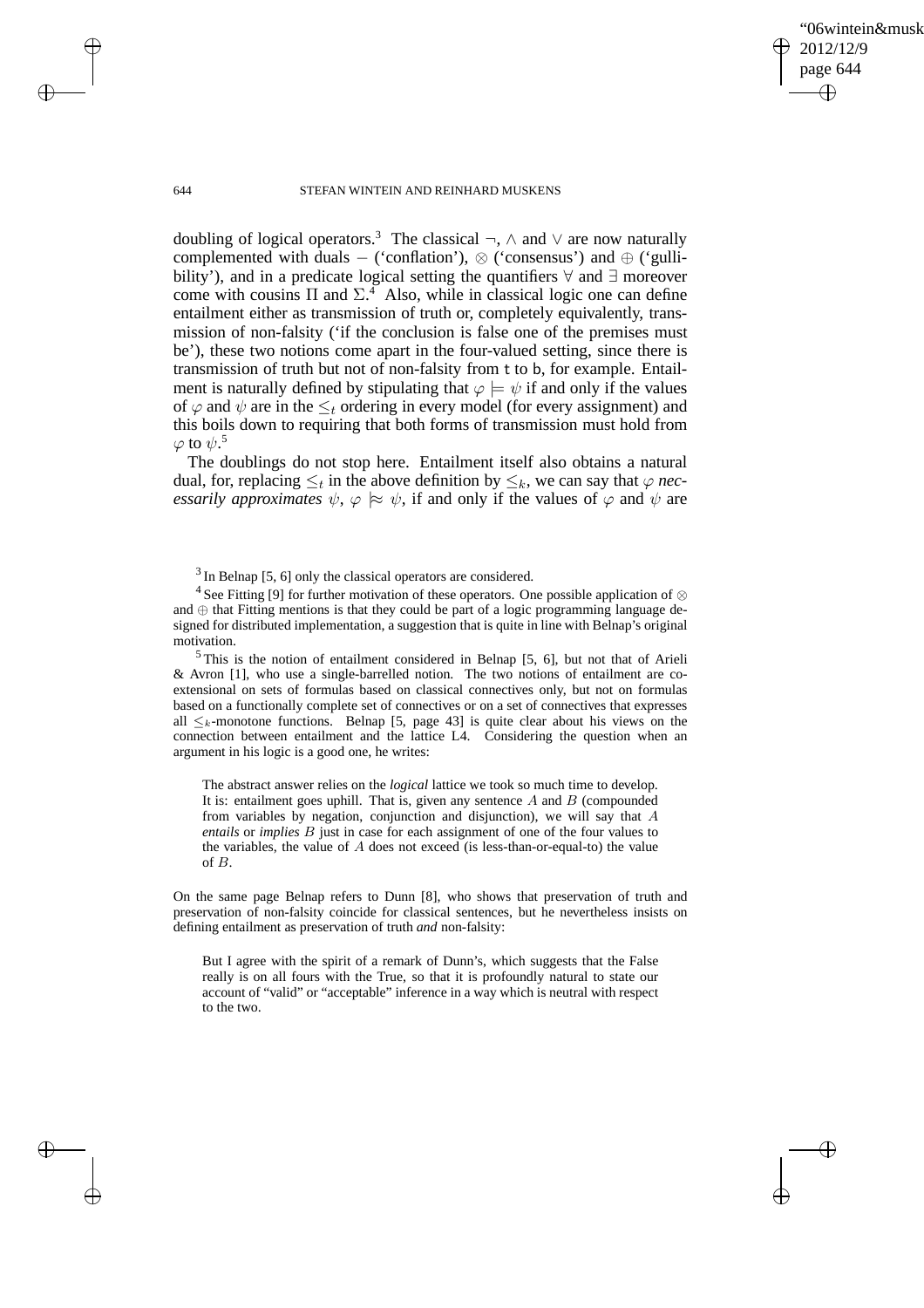$\rightarrow$ 

 $\rightarrow$ 

✐

✐



Figure 1. Belnap's bilattice *FOUR* depicted in terms of its constituting lattices L4 and A4.

in the  $\leq_k$  ordering in every model. We feel that this notion of necessary approximation carries some interest given the pivotal role of the approximation (or 'knowledge') ordering in the semantics of programming languages.

The main purpose of this paper is a simple one. We want to add one more doubling to the ones mentioned already by giving a proof system for fourvalued predicate logic in which each proof consists of *two* Gentzen proof trees, one establishing transmission of truth, the other transmission of nonfalsity. The system can also be used to show that necessary approximation holds. In that case one proof tree again corresponds to transmission of truth but the other to transmission of falsity, not non-falsity. While Muskens [13] presents a Gentzen calculus in which only one proof tree is needed to establish provability, and while one tree may be thought to be nicer than two, this advantage is offset by the fact that the system of [13] is obviously biased towards the L4 ordering, as its sequent rules for ∧, ∨, ∀ and ∃ are natural and familiar, while those for  $\otimes$ ,  $\oplus$ ,  $\Pi$  and  $\Sigma$  come out rather convoluted. The present calculus is more natural, with sequent rules in the second group completely dual to those in the first. It is also more natural in the sense that the 'structural elements' of [13] can be done away with (without giving up analiticity).

Naturalness is also our defense against the objection that there are now uniform methods by which signed (analytic) proof systems for finite valued logics can be obtained (see e.g. Baaz et al. [4]). While this is clearly an important general result, the proof systems that are obtained in particular cases are sometimes unnecessarily complicated and the system generated for Belnap's logic using the method of [4] is a case in point. The binary connectives, for instance, are provided with tableau rules that have up to four disjunctive clauses, while these clauses themselves may consist of sets of signed statements rather than of single signed statements. Consider, for example, the tableau rules for b :  $\varphi \land \psi$  and f :  $\varphi \land \psi$  obtained in this manner.

'06wintein&musk

2012/12/9 page 645

✐

✐

✐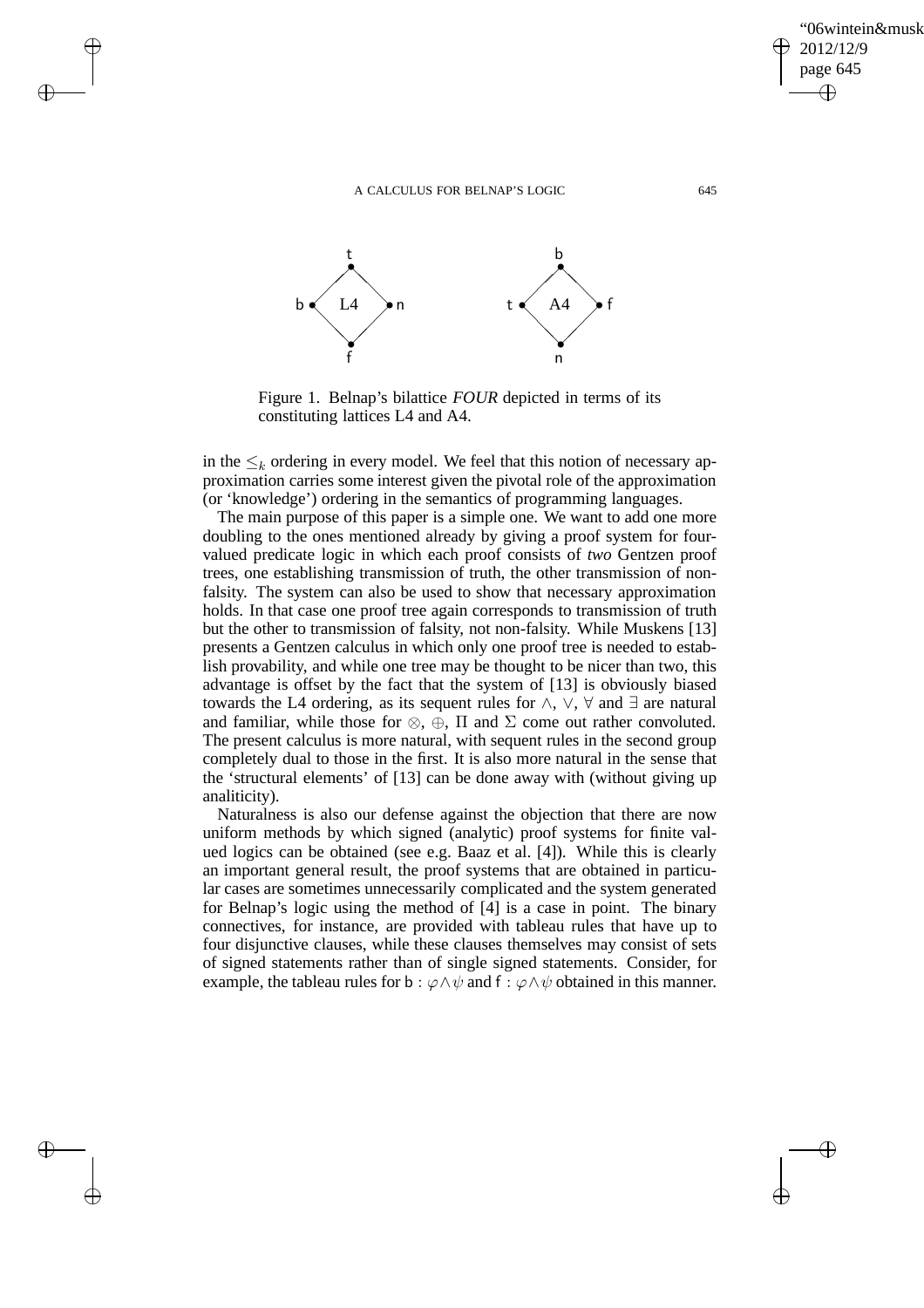'06wintein&musk 2012/12/9 page 646 ✐ ✐

✐

✐

### 646 STEFAN WINTEIN AND REINHARD MUSKENS

| $\mathbf{b}$ : $\varphi \wedge \psi$                                                                                                | f: $\varphi \wedge \psi$                         |
|-------------------------------------------------------------------------------------------------------------------------------------|--------------------------------------------------|
| $\mathsf{t} : \varphi, \mathsf{b} : \psi \mid \mathsf{b} : \varphi, \mathsf{t} : \psi \mid \mathsf{b} : \varphi, \mathsf{b} : \psi$ | $f : \varphi   f : \psi   n : \varphi, b : \psi$ |

The proof system of the present paper exploits the fact that t, f, n and b are best thought of as combinations of truth values. We choose our four signs to capture the "underlying" values of (non-)truth and (non-)falsity and, in doing so we arrive at a proof system that is tailor made for Belnap's logic. In the tableau variant of our system, a signed tableau rule for a binary connective is either of disjunctive or conjunctive type and always involves exactly two immediate descendants. In this sense, our system resembles the tableau calculus for first order logic of Smullyan [14].

The remainder of the paper is organized as follows. The next section gives the syntax and semantics of Belnap's logic; section 3 introduces the 'two trees' proof system; section 4 answers a question by Avron by discussing a tableau variant of this proof system which extends that of Avron [3]; and section 5 is a conclusion. An appendix gives a series of Gentzen rules for defined operators.

## 2. L4*: Syntax and Semantics*

In setting up the four-valued predicate logic  $L_4$  we will by and large follow Muskens [13], and refer to this paper for discussion of the concepts involved. The set of *formulas* of  $L_4$  is defined just as it is done in standard predicate logic, except that − and ⊗ are added to the familiar ¬, ∧, ∀ and =. A *model* is a pair  $\langle \mathcal{D}, \mathcal{I} \rangle$  where  $\mathcal{D} \neq \emptyset$  and  $\mathcal{I}$  is a function with as domain the language (set of non-logical constants)  $\mathcal{L}$ , such that  $\mathcal{I}(f)$  is an *n*-ary function on  $\mathcal{D}$  if  $f \in \mathcal{L}$  is an *n*-ary function symbol and  $\mathcal{I}(R)$  is a *pair* of *n*-ary relations on D if  $R \in \mathcal{L}$  is an *n*-ary relation symbol. We denote the first element of this pair as  $\mathcal{I}^+(R)$ , the second element as  $\mathcal{I}^-(R)$ . We use a to denote a (variable) assignment and  $a_d^x$  to denote the assignment that is like a except for assigning  $d$  to  $x$ . The value of a term  $t$  in a model  $M$  under an assignment a is defined in the usual way and written as  $[[t]]^{\mathcal{M},a}$ , or  $[[t]]^{\mathcal{M}}$  if t is closed.

*Definition 1*: We define the three-place relations  $\mathcal{M} \models \varphi[a]$  (formula  $\varphi$  is *true* in model M under assignment a) and  $\mathcal{M} = |\varphi| | (\varphi \text{ is false in } \mathcal{M})$  under a) as follows.

1. 
$$
\mathcal{M} \models Rt_1 \dots t_n[a] \Leftrightarrow \langle [[t_1]]^{\mathcal{M},a}, \dots, [[t_n]]^{\mathcal{M},a} \rangle \in \mathcal{I}^+(R),
$$
  
 $\mathcal{M} \models Rt_1 \dots t_n[a] \Leftrightarrow \langle [[t_1]]^{\mathcal{M},a}, \dots, [[t_n]]^{\mathcal{M},a} \rangle \in \mathcal{I}^-(R);$ 

 $\rightarrow$ 

 $\rightarrow$ 

✐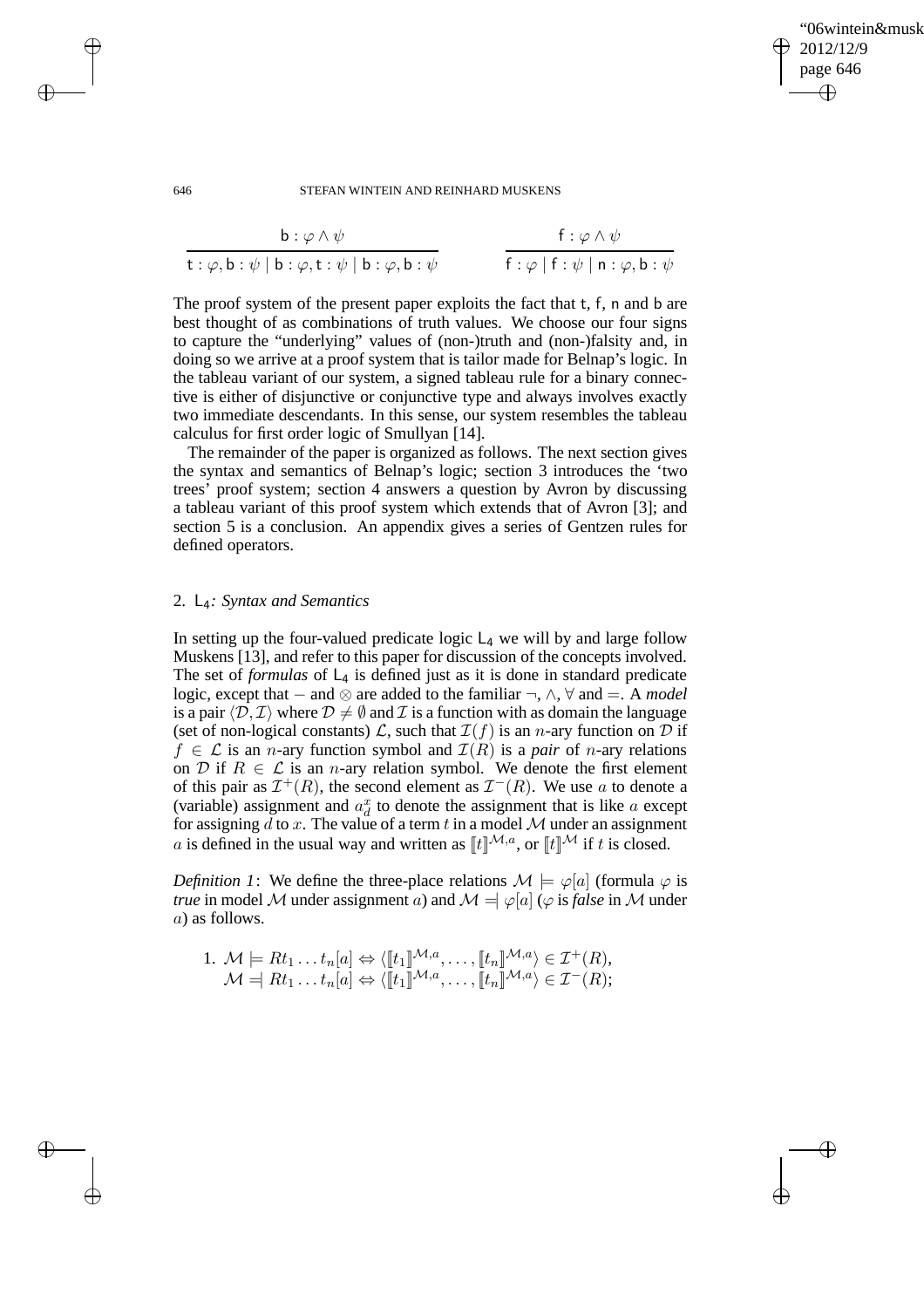"06wintein&musk 2012/12/9 page 647 ✐ ✐

 $\oplus$ 

✐

### A CALCULUS FOR BELNAP'S LOGIC 647

2.  $\mathcal{M} \models t_1 = t_2[a] \Leftrightarrow [t_1]^{ \mathcal{M},a} = [t_2]^{ \mathcal{M},a},$  $\mathcal{M} \stackrel{.}{=} \begin{matrix} t_1 = t_2[a] \Leftrightarrow \llbracket t_1 \rrbracket^{\mathcal{M},a} \neq \llbracket t_2 \rrbracket^{\mathcal{M},a}; \end{matrix}$ 3.  $\mathcal{M} \models \neg \varphi[a] \Leftrightarrow \mathcal{M} = \varphi[a],$  $\mathcal{M} = \neg \varphi[a] \Leftrightarrow \mathcal{M} \models \varphi[a];$ 4.  $\mathcal{M} \models -\varphi[a] \Leftrightarrow \mathcal{M} \neq \varphi[a],$  $\mathcal{M} = \left[-\varphi[a] \Leftrightarrow \mathcal{M} \not\models \varphi[a];\right.$ 5.  $\mathcal{M} \models \varphi \land \psi[a] \Leftrightarrow \mathcal{M} \models \varphi[a] \& \mathcal{M} \models \psi[a],$  $\mathcal{M} \stackrel{.}{=} \varphi \wedge \psi[a] \Leftrightarrow \mathcal{M} \stackrel{.}{=} \varphi[a] \text{ or } \mathcal{M} \stackrel{.}{=} \psi[a];$ 6.  $\mathcal{M} \models \varphi \otimes \psi[a] \Leftrightarrow \mathcal{M} \models \varphi[a] \& \mathcal{M} \models \psi[a],$  $\mathcal{M} \stackrel{d}{\Rightarrow} \varphi \otimes \psi[a] \Leftrightarrow \mathcal{M} \stackrel{d}{\Rightarrow} \varphi[a] \& \mathcal{M} \stackrel{d}{\Rightarrow} \psi[a];$ 7.  $\mathcal{M} \models \forall x \, \varphi[a] \Leftrightarrow \mathcal{M} \models \varphi[a_d^x]$  for all  $d \in \mathcal{D}$ ,  $\mathcal{M} = \forall x \varphi[a] \Leftrightarrow \mathcal{M} = \varphi[a_d^{\ddot{x}}]$  for some  $d \in \mathcal{D}$ .

 $\rightarrow$ 

 $\rightarrow$ 

✐

✐

The following definition gives the connection between the elements of *FOUR* and combinations of truth and falsity.

*Definition 2*: The value of a formula  $\varphi$  in a model M under an assignment a,  $\lbrack \! \lbrack \circ \rbrack^{M,a}$ , is defined as follows.

$$
\llbracket \varphi \rrbracket^{\mathcal{M},a} = \mathsf{t} \quad \text{iff} \quad \mathcal{M} \models \varphi[a] \text{ and } \mathcal{M} \not\equiv \varphi[a],
$$
  

$$
\llbracket \varphi \rrbracket^{\mathcal{M},a} = \mathsf{f} \quad \text{iff} \quad \mathcal{M} \not\models \varphi[a] \text{ and } \mathcal{M} \models \varphi[a],
$$
  

$$
\llbracket \varphi \rrbracket^{\mathcal{M},a} = \mathsf{n} \quad \text{iff} \quad \mathcal{M} \not\models \varphi[a] \text{ and } \mathcal{M} \not\equiv \varphi[a],
$$
  

$$
\llbracket \varphi \rrbracket^{\mathcal{M},a} = \mathsf{b} \quad \text{iff} \quad \mathcal{M} \models \varphi[a] \text{ and } \mathcal{M} \neq \varphi[a].
$$

In this paper we will restrict all discussion to sentences (closed formulas) and all mention of assignment functions will be dropped.

*Definition 3*: With  $\Xi$  and  $\Theta$  sets of sentences of  $\mathcal{L}$ , we define the following relations.

- $\Xi \models^{tr} \Theta$  iff, for all models  $\mathcal{M}, \llbracket \varphi \rrbracket^{\mathcal{M}} \in \{\mathsf{t},\mathsf{b}\}$  for all  $\varphi \in \Xi$  implies  $[\![\psi]\!]^{\mathcal{M}} \in {\{\text{t},\text{b}\}}$  for some  $\psi \in \Theta$
- $\Xi \models^{nf} \Theta$  iff, for all models  $\mathcal{M}, [\![\varphi]\!]^\mathcal{M} \in \{\mathsf{t},\mathsf{n}\}$  for all  $\varphi \in \Xi$  implies  $[\![\psi]\!]^{\mathcal{M}} \in \{\mathsf{t},\mathsf{n}\}$  for some  $\psi \in \Theta$
- $\Xi \models^f \Theta$  iff, for all models  $\mathcal{M}, [\![\varphi]\!]^\mathcal{M} \in \{\mathsf{f},\mathsf{b}\}$  for all  $\varphi \in \Xi$  implies  $[\![\psi]\!]^{\mathcal{M}} \in \{\mathsf{f},\mathsf{b}\}$  for some  $\psi \in \Theta$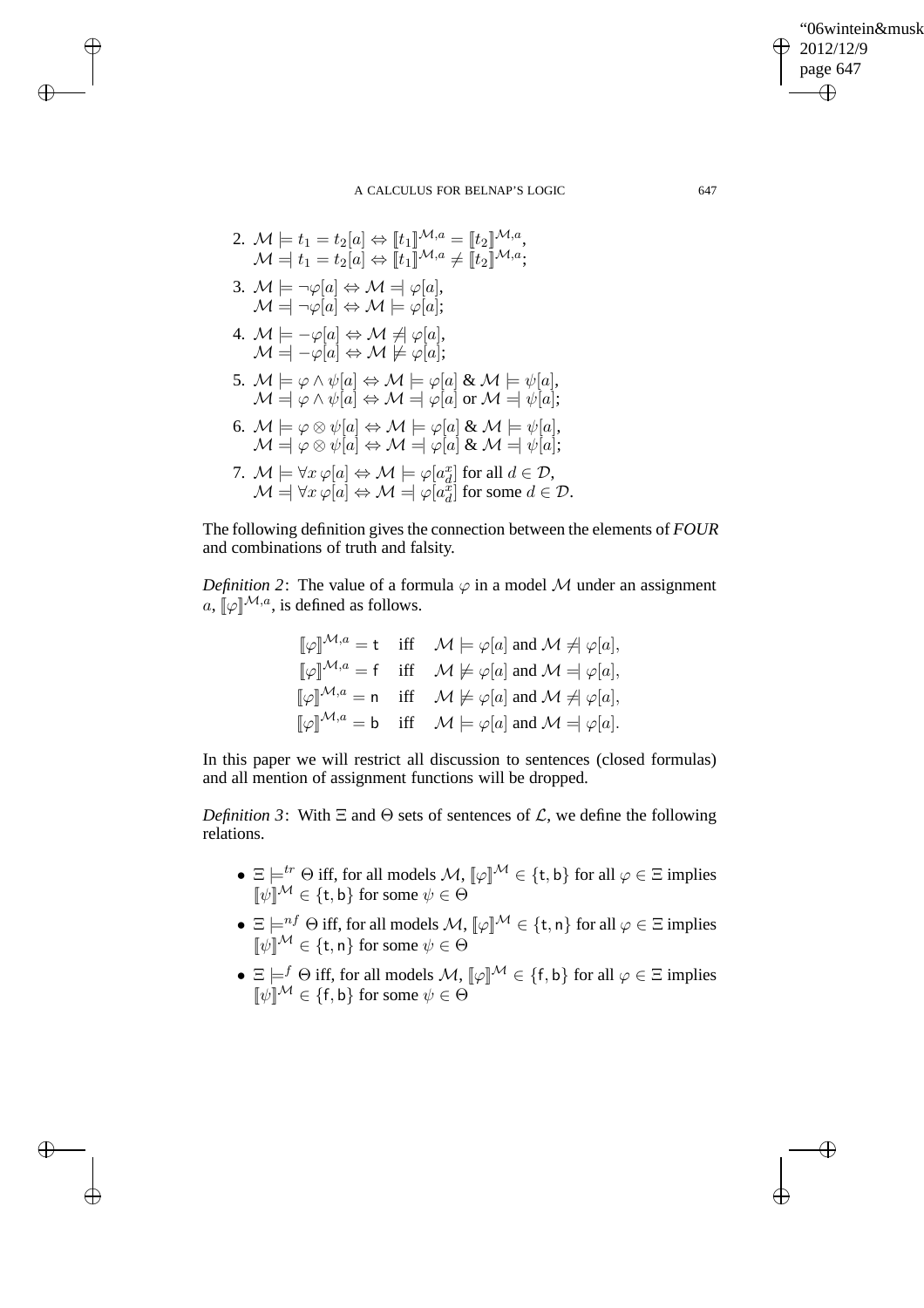✐

### 648 STEFAN WINTEIN AND REINHARD MUSKENS

• 
$$
\Xi \models \Theta
$$
 iff  $\Xi \models^{tr} \Theta$  and  $\Xi \models^{nf} \Theta$ 

•  $\Xi \approx \Theta$  iff  $\Xi \models^{tr} \Theta$  and  $\Xi \models^{f} \Theta$ 

Entailment ( $\models$ ) and necessary approximation ( $\models$ ) are the two relations of primary interest in this paper. Their relations to the orderings  $\leq_t$  and  $\leq_k$ were discussed in the introduction. They are derived relations, in the sense that  $\models$  is defined as the preservation of truth and non-falsity, while  $\models$  is defined as preservation of truth and falsity. A syntactic characterisation of  $\models$  can therefore be obtained by laying down proof rules corresponding to  $\models^{tr}$  and  $\models^{nf}$ , while one for  $\approx$  can be given by establishing proof rules corresponding to  $\models^{tr}$  and  $\models^{f}$ . We will do so in our 'two trees' formalism, to be discussed in the next section.

As usual, the language will be extended with abbreviations and in fact all truth-functions are expressible since  $\{\otimes, -, \wedge, \neg\}$  is functionally complete (see Muskens [12] for a proof). We will define  $\vee$  and  $\exists$  in the standard way. The following abbreviations may also be used.

*Definition 4*: We will write

n for  $-p \otimes \neg p$  (where p is some fixed 0-place relation symbol); b for  $-n$ ; f for  $b \wedge n$ ; t for  $\neg f$ ;  $\varphi \oplus \psi$  for  $-(-\varphi \otimes -\psi);$  $\varphi \circledcirc \psi$  for  $(\varphi \wedge \mathsf{b}) \vee (\psi \wedge \mathsf{n});$  $\varphi / \psi$  for  $(\varphi \wedge \psi) \circledcirc (\neg \varphi \vee \psi);$  $\Pi x \varphi$  for  $\forall x \varphi \stackrel{\frown}{\otimes} \exists x \varphi$ ; and  $\Sigma x\varphi$  for  $\exists x\varphi\stackrel{\frown}{\omega}\forall x\varphi$ .

The first four zero-place connectives have the obvious denotation. The connective ⊕ is the natural dual of ⊗ and denotes join in A4. A sentence of the form  $\varphi \circ \psi$  is true iff  $\varphi$  is true and false iff  $\psi$  is false;  $\varphi / \psi$  is related to Blamey's [7] *transplication* and can be read as ' $\psi$ , presupposing  $\varphi$ '. This formula has the value of  $\psi$  if  $\varphi$  is true, but is neither true nor false otherwise. The  $\Pi$  and  $\Sigma$  quantifiers are the duals of  $\forall$  and  $\exists$  and correspond to arbitrary meet and join in the approximation lattice A4. The operators  $\Lambda$ ,  $\Pi$  and  $\Sigma$  will play no further role in this paper, but are interesting in their own right.

The proof system of the next section will be based on the four-sided sequents that were used in [13], following an idea described in Langholm [11]. Here is a pictorial representation of such a sequent.

 $\rightarrow$ 

 $\rightarrow$ 

✐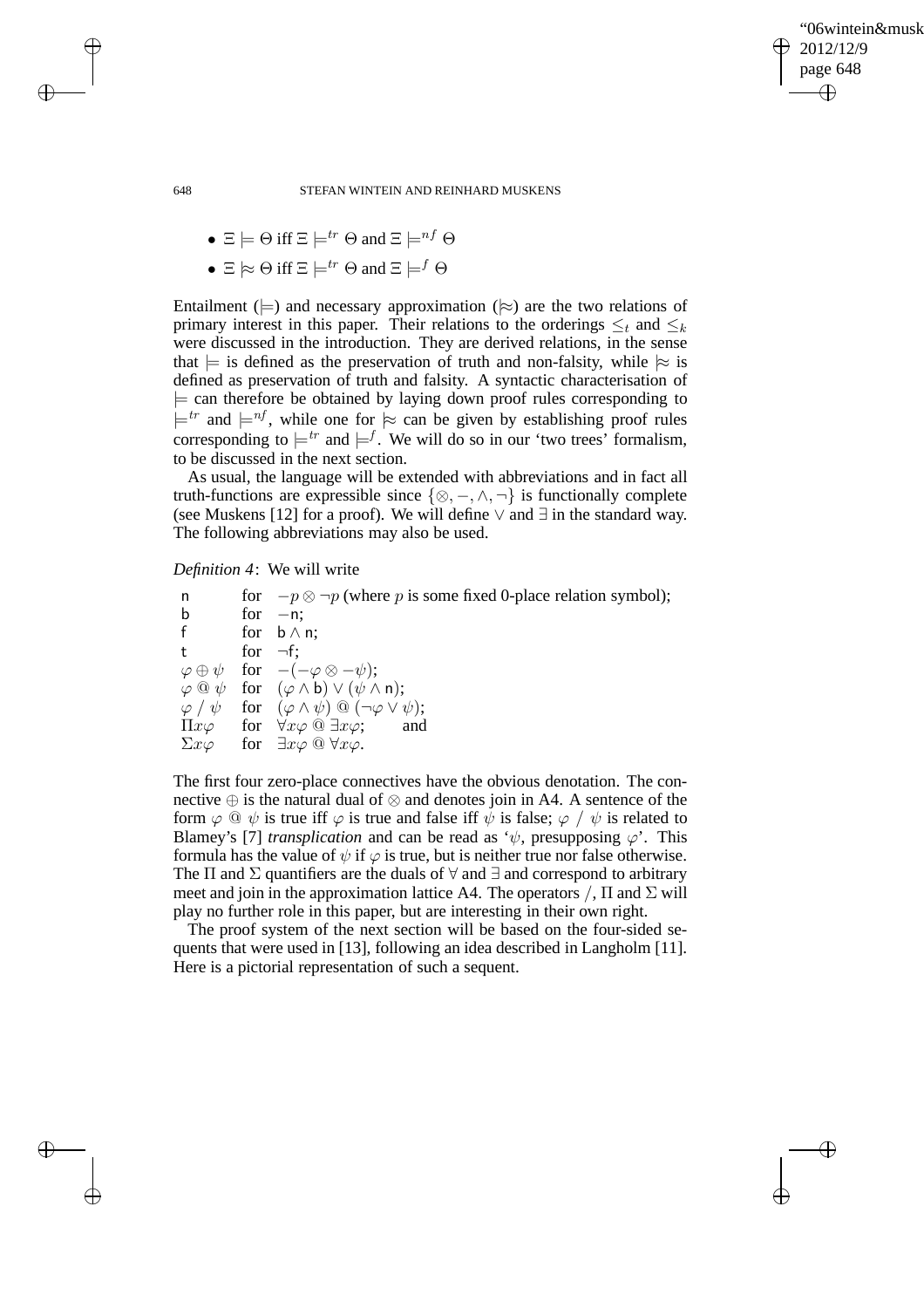## '06wintein&musk 2012/12/9 page 649 ✐ ✐

✐

✐

#### A CALCULUS FOR BELNAP'S LOGIC 649

$$
\frac{\Gamma_1|\Delta_1}{\Gamma_2|\Delta_2}
$$

We linearise notation by attaching two *signs*  $i$  and  $j$  to formulas.  $i$  can be n *(north)* or s *(south)*, j can be e *(east)* or w *(west)*. The sequent displayed above will be written as

$$
\{\varphi^{n,w} \mid \varphi \in \Gamma_1\} \cup \{\varphi^{n,e} \mid \varphi \in \Delta_1\} \cup \{\varphi^{s,w} \mid \varphi \in \Gamma_2\} \cup \{\varphi^{s,e} \mid \varphi \in \Delta_2\}.
$$

The arrow in the picture is meant to signify transmission from left to right, meaning that whenever a model verifies all sentences in  $\Gamma_1$  and falsifies all sentences in  $\Gamma_2$  it must also either verify a sentence in  $\Delta_1$  or falsify a sentence in  $\Delta_2$ . If this is not the case we say that the sequent is *refuted*  $\rightarrow$  by some model, a notion we define as follows.

*Definition 5*: A model M *refutes*⇀ a sequent Γ if

 $\rightarrow$ 

 $\rightarrow$ 

✐

✐

$$
\varphi^{n,w} \in \Gamma \implies \llbracket \varphi \rrbracket^{\mathcal{M}} \in \{\mathsf{t},\mathsf{b}\}
$$

$$
\varphi^{n,e} \in \Gamma \implies \llbracket \varphi \rrbracket^{\mathcal{M}} \in \{\mathsf{f},\mathsf{n}\}
$$

$$
\varphi^{s,w} \in \Gamma \implies \llbracket \varphi \rrbracket^{\mathcal{M}} \in \{\mathsf{f},\mathsf{b}\}
$$

$$
\varphi^{s,e} \in \Gamma \implies \llbracket \varphi \rrbracket^{\mathcal{M}} \in \{\mathsf{t},\mathsf{n}\}
$$

The dual notion is transmission from right to left, i.e. whenever a model falsifies all sentences in  $\Delta_1$  and verifies all sentences in  $\Delta_2$  it also falsifies a sentence in  $\Gamma_1$  or verifies a sentence in  $\Gamma_2$ . The corresponding notion of *refutation*  $\sim$  can be defined directly, but also in the following way.

*Definition 6*: Let Γ be a sequent. We define the *dual* of Γ, *dual*(Γ), to be the sequent which results from  $\Gamma$  by simultaneously replacing every superscript n in  $\Gamma$  by s, every s by n, every w by e, and every e by w. A model M *refutes*  $\subset$  a sequent  $\Gamma$  if  $\cal{M}$  *refutes*  $\subset$  *dual*( $\Gamma$ ).  $\cal{M}$  *refutes*  $\Gamma$  if  $\cal{M}$  either *refutes*⇀ or *refutes*↼ Γ.

 $\Xi \models^{tr} \Theta$  iff there is no model refuting  $\rightarrow \{\varphi^{n,w} \mid \varphi \in \Xi\} \cup \{\varphi^{n,e} \mid \varphi \in \Theta\},$ while  $\Xi \models^{nf} \Theta$  iff no model refutes<sup> $\leftarrow \{\varphi^{n,w} \mid \varphi \in \Xi\} \cup \{\varphi^{n,e} \mid \varphi \in \Theta\},$ </sup> i.e. iff no model refutes<sup> $\rightarrow \{\varphi^{s,e} \mid \varphi \in \Xi\} \cup \{\varphi^{s,w} \mid \varphi \in \Theta\}$ . Lastly, we have</sup> that  $\Xi \models^f \Theta$  iff no model refutes<sup> $\rightarrow \{\varphi^{s,w} \mid \varphi \in \Xi\} \cup \{\varphi^{s,e} \mid \varphi \in \Theta\}.$ </sup>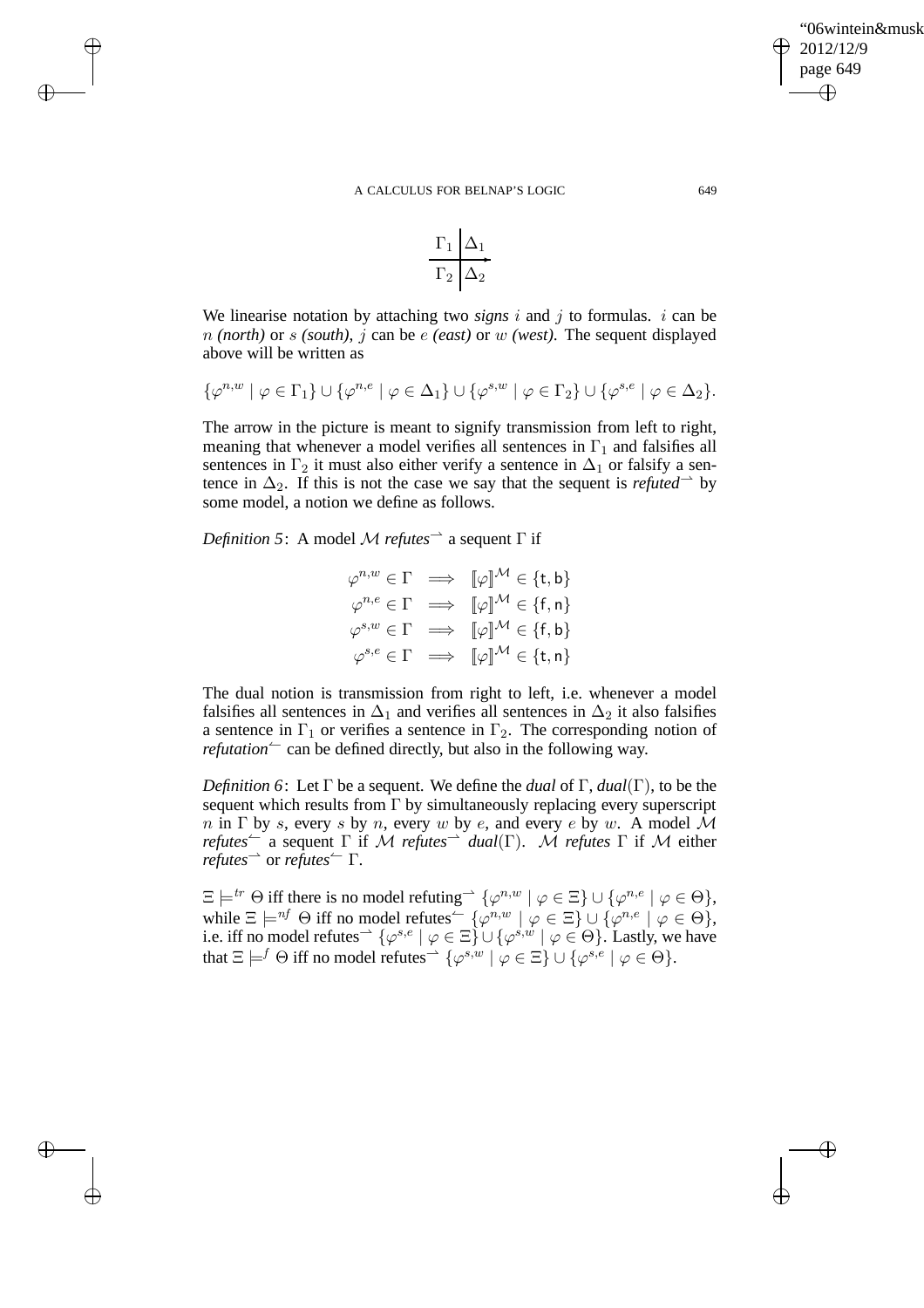$\bigoplus$ 

✐

## 650 STEFAN WINTEIN AND REINHARD MUSKENS

# 3. *Proofs*

 $\rightarrow$ 

 $\bigoplus$ 

✐

✐

*Definition 7*: A sequent *has a proof tree* if it follows in the usual way from the following sequent rules. (We let  $-n = s, -s = n, -e = w, -w = e$ .)

(R)  
\n
$$
\overline{\Gamma, \varphi^{i,w}, \varphi^{i,e}}
$$
\n
$$
(\neg) \qquad \frac{\Gamma, \varphi^{i,j}}{\Gamma, \neg \varphi^{-i,j}}
$$
\n
$$
(\neg) \qquad \frac{\Gamma, \varphi^{i,j}}{\Gamma, \neg \varphi^{-i,-j}}
$$
\n
$$
(\wedge_{sw}^{ne}) \qquad \frac{\Gamma, \varphi^{i,j} \Gamma, \psi^{i,j}}{\Gamma, (\varphi \wedge \psi)^{i,j}}, \text{ where } \langle i, j \rangle \in \{ \langle n, e \rangle, \langle s, w \rangle \}
$$
\n
$$
(\wedge_{sw}^{nw}) \qquad \frac{\Gamma, \varphi^{i,j}, \psi^{i,j}}{\Gamma, (\varphi \wedge \psi)^{i,j}}, \text{ where } \langle i, j \rangle \in \{ \langle n, w \rangle, \langle s, e \rangle \}
$$
\n
$$
(\otimes_{se}^{ne}) \qquad \frac{\Gamma, \varphi^{i,e} \Gamma, \psi^{i,e}}{\Gamma, (\varphi \otimes \psi)^{i,e}}
$$
\n
$$
(\otimes_{sw}^{nw}) \qquad \frac{\Gamma, \varphi^{i,w}, \psi^{i,w}}{\Gamma, (\varphi \otimes \psi)^{i,w}}
$$
\n
$$
(\forall_{sw}^{me}) \qquad \frac{\Gamma, [c/x] \varphi^{i,j}}{\Gamma, \forall x \varphi^{i,j}}, \text{ where } c \text{ is not in } \Gamma \text{ or } \varphi \text{ and } \langle i, j \rangle \in \{ \langle n, e \rangle, \langle s, w \rangle \}
$$
\n
$$
(\forall_{se}^{nw}) \qquad \frac{\Gamma, [t/x] \varphi^{i,j}}{\Gamma, \forall x \varphi^{i,j}}, \text{ where } \langle i, j \rangle \in \{ \langle n, w \rangle, \langle s, e \rangle \}
$$
\n
$$
(id) \qquad \frac{\Gamma, [t/x] \varphi^{i,j}}{\Gamma, \forall x \varphi^{i,j}}, \text{ where } \langle i, j \rangle \in \{ \langle n, e \rangle, \langle s, w \rangle \}
$$

(L) 
$$
\Gamma, [t_2/x]\varphi^{i',j'}\over \Gamma, t_1 = t_2^{i,j}, [t_1/x]\varphi^{i',j'}, \text{ where } \langle i, j \rangle \in \{\langle n, w \rangle, \langle s, e \rangle\}.
$$

This calculus can be used to define several notions of entailment.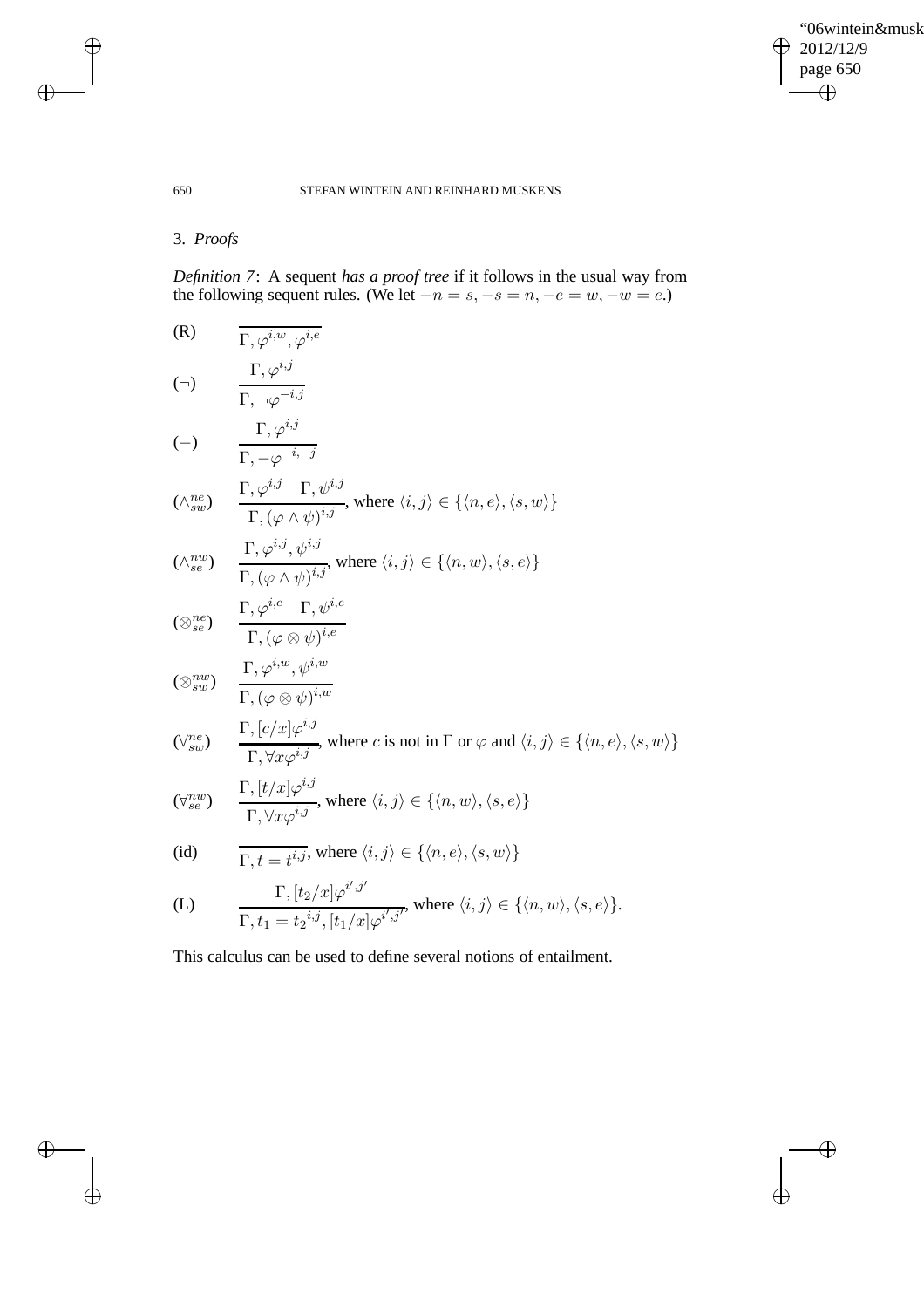# *Definition 8*: We will write

 $\rightarrow$ 

 $\rightarrow$ 

✐

✐

- $\Xi \vdash^{tr} \Theta$  iff  $\{\varphi^{n,w} \mid \varphi \in \Xi\} \cup \{\varphi^{n,e} \mid \varphi \in \Theta\}$  has a proof tree;
- $\Xi \vdash^{nf} \Theta$  iff  $\{\varphi^{s,e} \mid \varphi \in \Xi\} \cup \{\varphi^{s,w} \mid \varphi \in \Theta\}$  has a proof tree;
- $\Xi$   $\vdash^f \Theta$  iff  $\{\varphi^{s,w} \mid \varphi \in \Xi\} \cup \{\varphi^{s,e} \mid \varphi \in \Theta\}$  has a proof tree;
- $\Xi \vdash \Theta$  iff  $\Xi \vdash^{tr} \Theta$  and  $\Xi \vdash^{nf} \Theta$ ;
- $\Xi \hspace{0.2em}\sim\hspace{-0.9em}\mid\hspace{0.58em} \Theta$  iff  $\Xi \vdash^{tr} \Theta$  and  $\Xi \vdash^{f} \Theta$ .

In order to check that  $\Xi$   $\vdash$   $\Theta$  it must clearly be shown that  $\{\varphi^{n,w} \mid \varphi \in \Theta\}$  $\Xi$ }∪{ $\varphi^{n,e} \mid \varphi \in \Theta$ } and its dual  $\{\varphi^{s,e} \mid \varphi \in \Xi\}$ ∪{ $\varphi^{s,w} \mid \varphi \in \Theta$ } have proof trees. Here, for example, is one half of the proof that  $\neg(\varphi / \psi) \vdash \varphi / \neg \psi$ (for all rules for defined symbols, see the Appendix):

$$
\frac{\varphi^{n,w}, \psi^{s,w}, \varphi^{n,e}(R)}{\varphi^{n,w}, \psi^{s,w}, \psi^{s,w}, \psi^{s,e}(R)}
$$
\n
$$
\frac{\varphi^{n,w}, \psi^{s,w}, (\varphi/\neg\psi)^{n,e}}{(\varphi/\psi)^{s,w}, (\varphi/\neg\psi)^{n,e}} (\wedge^{\text{sw}})
$$
\n
$$
\frac{\varphi^{n,w}, \psi^{s,w}, (\varphi/\neg\psi)^{n,e}}{\neg(\varphi/\psi)^{n,w}, (\varphi/\neg\psi)^{n,e}} (\neg)
$$

And here is the other half:<sup>6</sup>

$$
\frac{\varphi^{n,e}, \varphi^{n,w}, \psi^{n,w}}{(\varphi/\psi)^{n,e}, \varphi^{n,w}, \psi^{n,w}} (R)
$$
\n
$$
\frac{(\varphi/\psi)^{n,e}, \varphi^{n,w}, \psi^{n,w}}{(\varphi/\psi)^{n,e}, \varphi^{n,w}, \neg \psi^{s,w}} (\neg)
$$
\n
$$
\frac{(\varphi/\psi)^{n,e}, (\varphi/\neg \psi)^{s,w}}{(\varphi/\psi)^{n,e}, (\varphi/\neg \psi)^{s,w}} (\neg)
$$

This proof method, with each proof consisting of two proof trees instead of the usual single tree, is complete.

<sup>6</sup> In many cases it may not be necessary to expand a second proof tree. For example, if all formulas under consideration are classical, in the sense that they are built up using  $\neg$ ,  $\wedge$ ,  $\forall$  $and = only, the second tree will be isomorphic to the first, as can easily be shown. Addition$ of − will not change this; but addition of ⊗ or any of its ilk does.

"06wintein&musk

2012/12/9 page 651

✐

✐

✐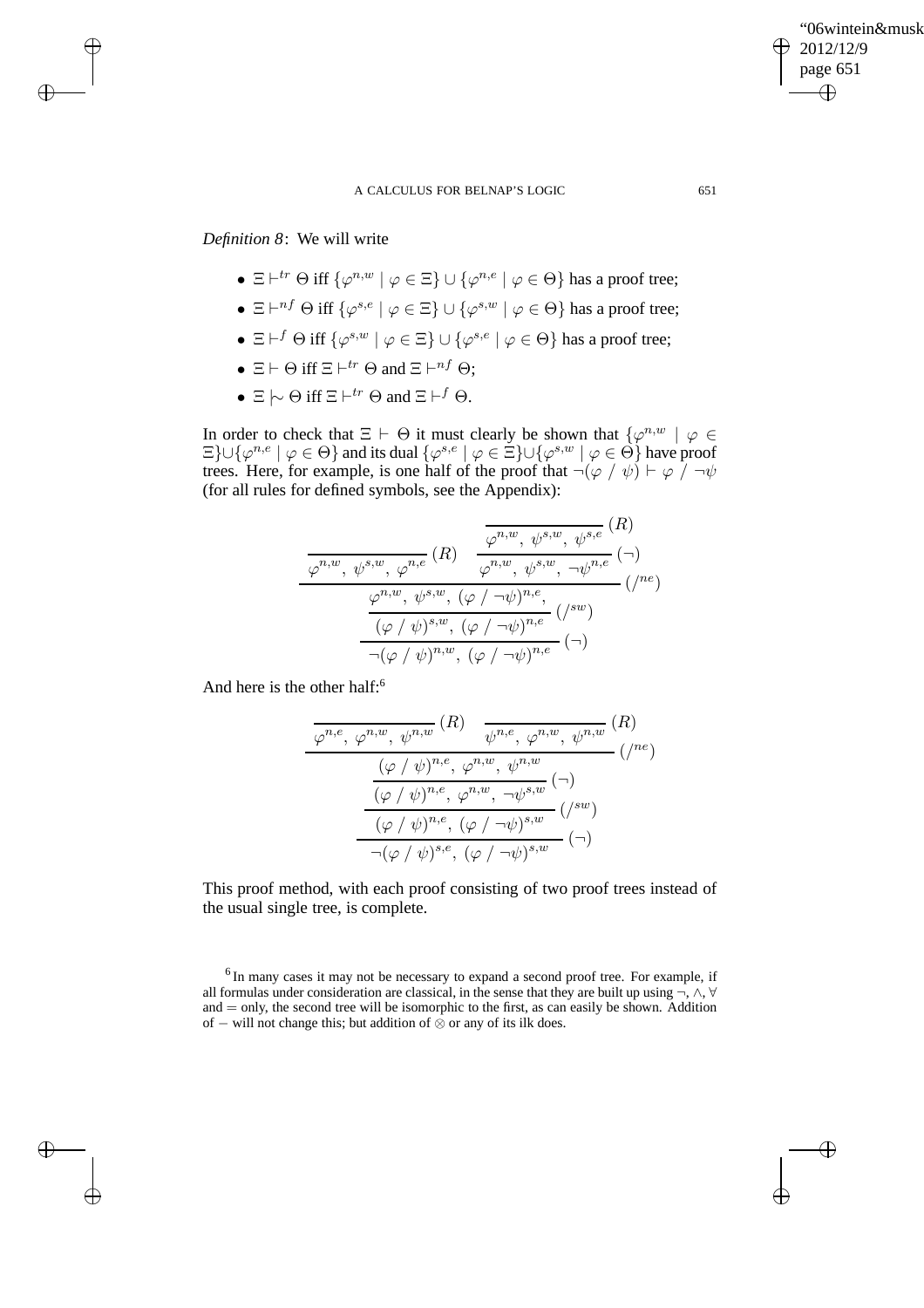✐

### 652 STEFAN WINTEIN AND REINHARD MUSKENS

*Theorem 1*: *For all sets of sentences* Ξ *and* Θ*:*

*1.*  $\Xi \vdash^{tr} \Theta \Longleftrightarrow \Xi \models^{tr} \Theta$ 2. Ξ $\vdash^{nf} \Theta \Longleftrightarrow \Xi \models^{nf} \Theta$ *3.* Ξ $\vdash^f \Theta \Longleftrightarrow \Xi \models^f \Theta$  $4. \, \Xi \vdash \Theta \Longleftrightarrow \Xi \models \Theta$  $5. E | ∞ θ$   $\Longleftrightarrow$   $E | ∞ θ$ 

*Proof.* The proof rests upon the completeness proof given in [13]. That paper considers sequent calculi for a language containing the logical operators  $\{n, =, \neg, -, \wedge, \forall\}$ . Here, n is a 0-place operator with the expected interpretation and  $\{n, \neg, -, \land, \}$ , just as  $\{\neg, \land, -, \otimes\}$ , is functionally complete. In [13], a sequent is defined as a set of signed (as in this paper) formulae together with any subset of the set of *structural elements*  $\{\neq, \neq\}$ . The main sequent calculus that is considered ([13, Definition 6]) contains three sequent rules involving structural elements. However, [13, Remark 5.3] defines an alternative sequent calculus, called the *tr-calculus*, which is closely related to that of the present paper and which does away with structural elements. The tr-calculus consists of the following rules that are also present in the calculus of this paper:<sup>7</sup> (R), (¬), (–),  $\tilde{\wedge}_{sw}^{ne}$ ,  $\wedge_{se}^{nw}$ ,  $\forall_{sw}^{ne}$ ,  $\forall_{sw}^{nw}$ ,  $(id)$ , and (L). Besides these familiar rules, the tr-calculus contains the following rule for n:

$$
(n) \qquad \frac{}{\Gamma, n^{i,w}}
$$

First note that a sequent (in the sense of our paper) has a proof tree if and only if it is *tr-provable*, since (n) is a derivable rule in our calculus and all rules in our calculus are at least admissible in the tr-calculus. It then follows by the results of [13] that a sequent  $\Gamma$  has a proof tree iff no model refutes<sup> $\rightarrow$ </sup> it. The statements 1-5 follow easily from this.

*Remark 1*: As Remark 5.4 in [13] explains, the use of structural elements in that paper makes it possible to formulate rules for ⊗ and ⊕ without any violation of the subformula property. The present paper shows that a move to a 'two trees' system makes it possible to have the subformula property without structural elements.

 $^7$  In [13],  $(R)$  and  $(L)$  were restricted to atomic formulae, while in the present paper this atomicity constraint is lifted.

 $\rightarrow$ 

 $\rightarrow$ 

✐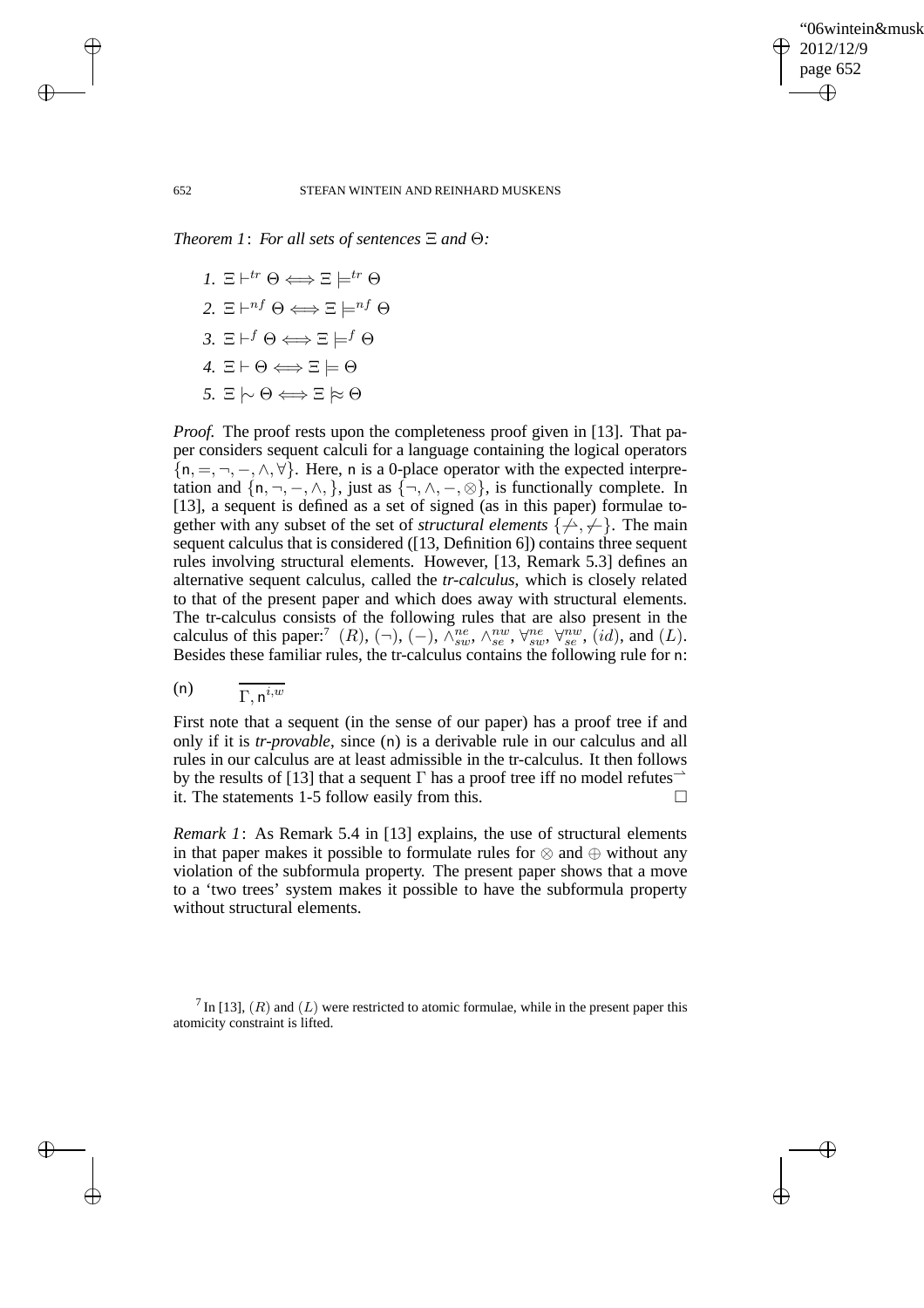## 4. *Answer to a Question by Avron*

 $\rightarrow$ 

 $\rightarrow$ 

✐

✐

In [3], Arnon Avron develops a unified tableau system, exploiting four signs, in terms of which sound and complete proof systems can be defined for various logics. One of the logics considered is an extension of Belnap's four valued logic with an appropriate implication connective, which is denoted as ⊃ and defined as follows.

$$
[\![\varphi\supset\psi]\!]^{{\mathcal{M}}_4}=\left\{\begin{array}{ll} [\![\psi]\!]^{{\mathcal{M}}_4},&\text{ if } [\![\varphi]\!]^{{\mathcal{M}}_4}\in\{t,b\} \\ t,&\text{ if } [\![\varphi]\!]^{{\mathcal{M}}_4}\not\in\{t,b\}\end{array}\right.
$$

Here,  $\mathcal{M}_4$  is a four valued model (sentences take values in {t, f, b, n}) for a propositional language,  $\mathcal{L}_\star$ , in the connectives  $\{\neg, \wedge, \vee, \supset\}$ . With the definition of ⊃ just given, the definition of such a model can be left to the reader. The semantic consequence relation for  $\mathcal{L}_{\star}$  that is considered by Avron is the preservation of truth (i.e., the values t and b are designated) as measured by  $\mathcal{M}_4$  models; we denote this relation by  $\models_{\star}^{tr}$ . Avron's tableau system is shown to be sound and complete with respect to  $\models_x^{tr}$ .

However, the connectives of the language  $\mathcal{L}_\star$ ,  $\{\neg, \wedge, \vee, \supset\}$ , are, in contrast to the connectives  $\{\neg, \wedge, -\infty\}$  that were considered in this paper, *not* truth functionally complete with respect to  $\{t, f, b, n\}$ . About the relation between his tableau system and connectives such as  $-$  and  $\otimes$ , Avron asks the following question:

For the Belnap logic, there is a second set of connectives that is sometimes considered (the knowledge / information ones). Can these be captured by tableau rules too? (Avron [3, page 14])

Due to the close relation between sequent calculi and tableau systems, the results of this paper answer this question affirmatively. Table 1 gives tableau expansion rules for the connectives  $\neg$ ,  $\neg$ ,  $\wedge$  and  $\otimes$  that correspond closely to the Gentzen rules that were given before, but use Avron's [3] notation. Avron uses  $T^+$ ,  $T^-$ ,  $F^+$  and  $F^-$  in order to sign sentences; here + corresponds to our  $n, -$  to  $s, \mathsf{T}$  to  $w$ , and  $\mathsf{F}$  to  $e$ .

Together with the obvious closure condition (a branch is closed if it contains either  $\{T^+\varphi, F^+\varphi\}$  or  $\{T^-\varphi, F^-\varphi\}$ ) this readily gives characterisations of  $\models^{tr}$ ,  $\models^{nf}$ ,  $\models^{f}$ ,  $\models$ , and  $\models$  on the propositional fragment of the language (rules for the quantifiers can easily be added). In order to check whether  $\Xi \models^{tr} \Theta$ , for example, a tableau for  $\{T^+\varphi \mid \varphi \in \Xi\} \cup \{F^+\varphi \mid \varphi \in \Xi\}$ Θ} should be expanded, while checking whether  $\Xi \models^{nf} \Theta$  requires expansion of  $\{F^-\varphi \mid \varphi \in \Xi\} \cup \{T^-\varphi \mid \varphi \in \Theta\}$  and checking whether  $\Xi \models \Theta$  in general requires both.

✐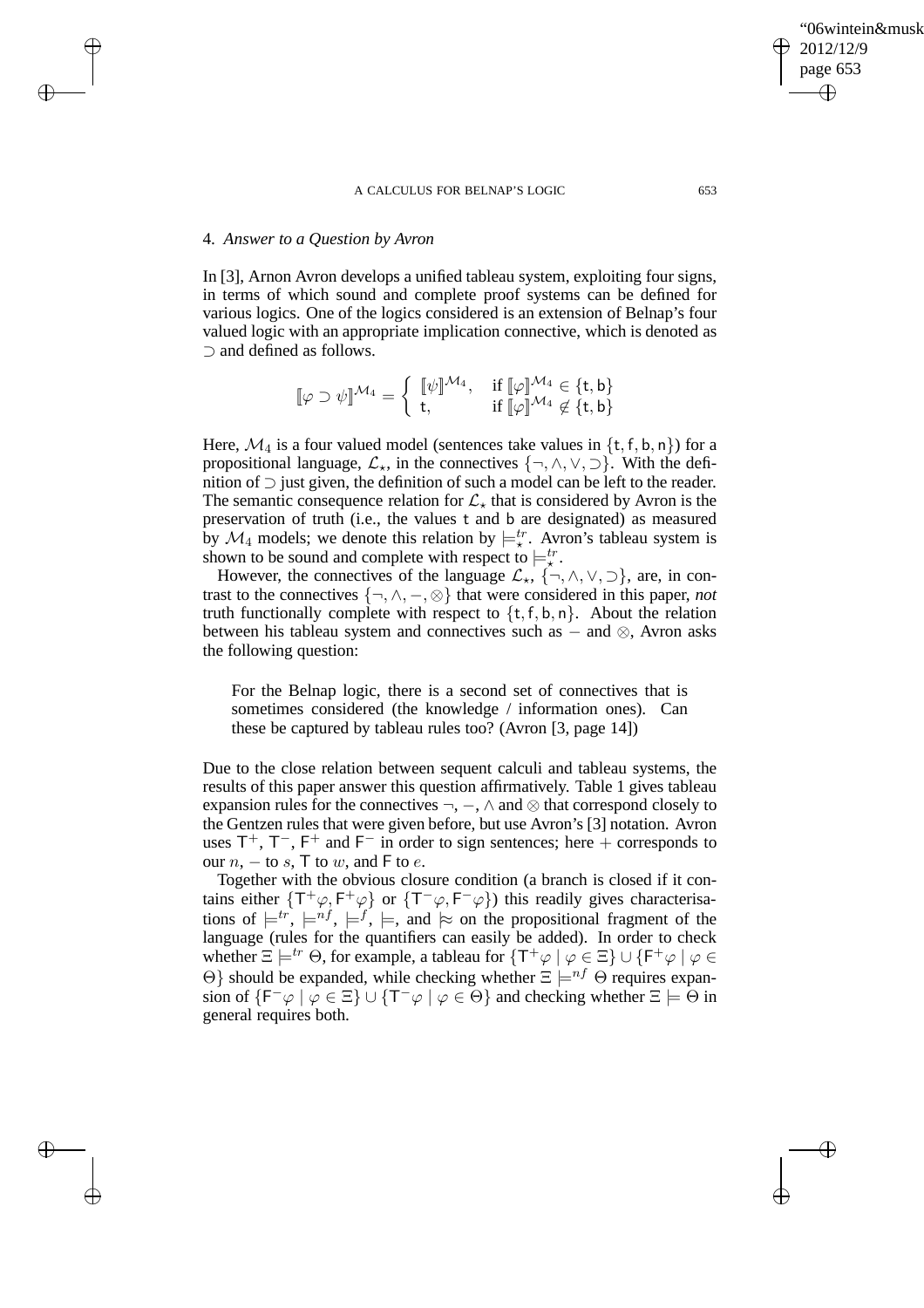✐

### 654 STEFAN WINTEIN AND REINHARD MUSKENS

| $T^+\neg\varphi$                   | $T^{-}\neg\varphi$              | $\mathsf{F}^+\neg\varphi$          | $\mathsf{F}^-\neg\varphi$                |
|------------------------------------|---------------------------------|------------------------------------|------------------------------------------|
| $T^{-}\varphi$                     | $\mathsf{T}^+\varphi^-$         | $F^- \varphi$                      | $\mathsf{F}^+\varphi^-$                  |
| $T^+ - \varphi$                    | $\mathsf{T}^- - \varphi$        | $\mathsf{F}^+-\varphi$             | $\mathsf{F}^- - \varphi$                 |
| $F^{-}\varphi$                     | $\mathsf{F}^+\varphi$           | $T^{-}\varphi$                     | $\mathsf{T}^+\varphi$                    |
| $\mathsf{T}^+\varphi\wedge\psi$    | $\mathsf{T}^-\varphi\wedge\psi$ | $\mathsf{F}^+\varphi\wedge\psi$    | $\mathsf{F}^-\varphi\wedge\psi$          |
| $T^+\varphi$ , $T^+\psi$           | $T^{-}\varphi$   $T^{-}\psi$    | $F^+\varphi \mid F^+\psi$          | $\mathsf{F}^-\varphi,\;\mathsf{F}^-\psi$ |
| $\mathsf{T}^+\varphi \otimes \psi$ | $T^{-}\varphi \otimes \psi$     | $\mathsf{F}^{+}\varphi\otimes\psi$ | $\mathsf{F}^-\varphi\otimes\psi$         |
| $T^+\varphi$ , $T^+\psi$           | $T^{-}\varphi$ , $T^{-}\psi$    | $F^+\varphi \mid F^+\psi$          | $F^{-}\varphi \mid F^{-}\psi$            |

Table 1. Expansion rules for propositional connectives.

The tableau system given here properly extends Avron's. It extends it because the rules for  $\neg$  and  $\wedge$  given here correspond to Avron's rules, Avron's rules for  $\vee$  are derivable, and his rules for  $\supset$  are derivable once  $\varphi \supset \psi$  is taken to be an abbreviation of  $\neg(\varphi \ @ -\varphi) \lor \psi$ .<sup>8</sup> The extension is proper, as  $\{\neg, \wedge, -\varnothing\}$  are functional complete while [2, Theorem 14] shows that  $\{\neg, \wedge, \vee, \supset\}$  is not.

While our tableau system characterising  $\models^{tr}$  thus extends Avron's system characterising  $\models_x^{tr}$ , we feel that the entailment relation that correctly captures the spirit of Belnap's logic, the one in which entailment corresponds with  $\leq_t$ , is  $\models$ , not  $\models^{tr}$  (see also footnote 5).

# 5. *Conclusion*

We have shown how Belnap's logic can be provided with an analytic Gentzen calculus that is completely natural. The price is that, in general, every proof now comes with *two* proof trees instead of one. While this idea may seem strange at first, it fits well with the observation that doubling of concepts is a general phenomenon in Belnap's logic.

> Tilburg Center for Logic and Philosophy of Science The Netherlands E-mail: {s.wintein, r.a.muskens}@uvt.nl

<sup>8</sup> Note that this formula has the right semantics, as  $\varphi$  @  $-\varphi$  gets the value t if  $\varphi$  has a value in  $\{t, b\}$  and gets the value f otherwise.

 $\rightarrow$ 

 $\rightarrow$ 

✐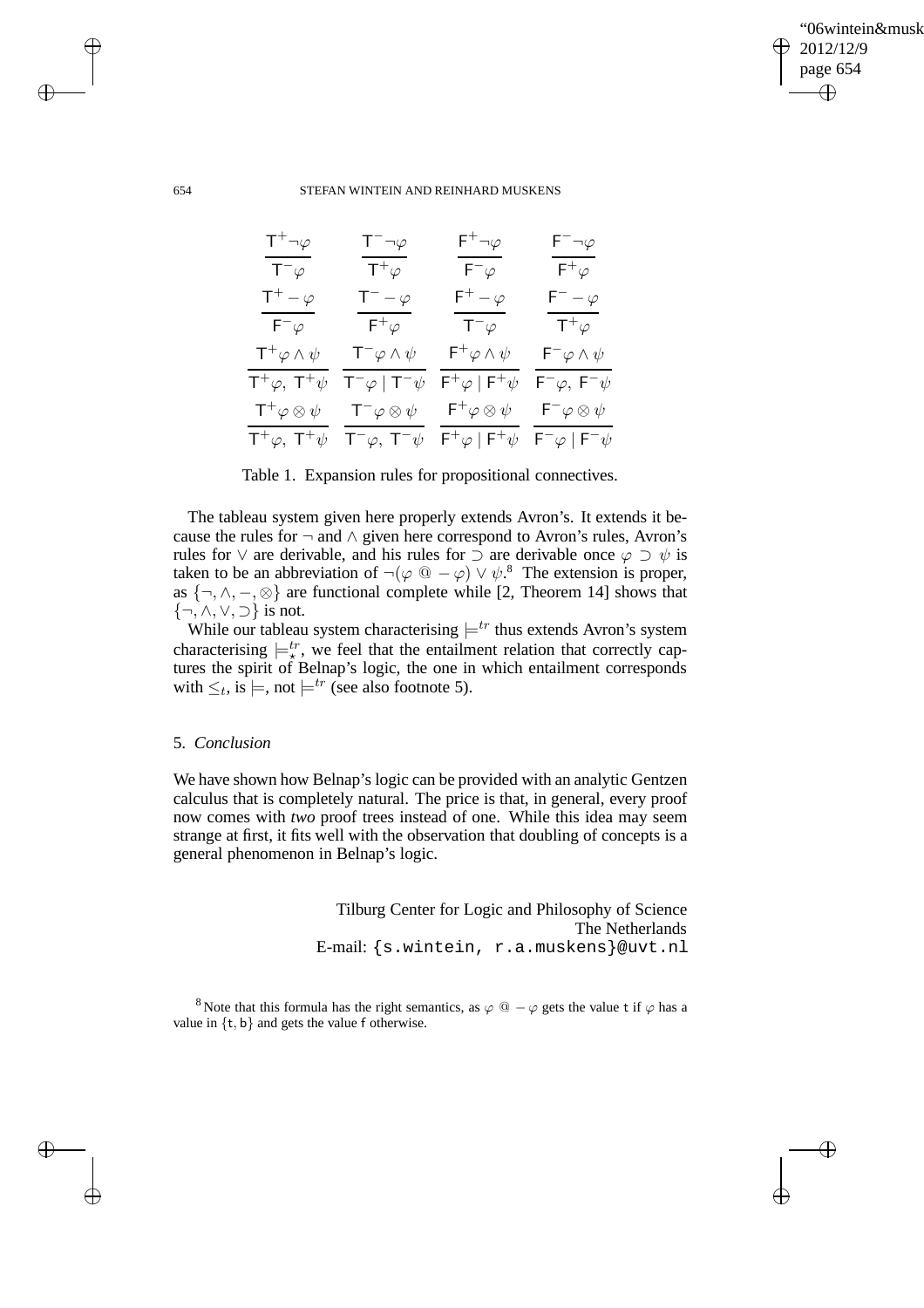$\rightarrow$ 

 $\rightarrow$ 

✐

✐

## REFERENCES

- [1] O. Arieli and A. Avron. Reasoning with Logical Bilattices. *Journal of Logic, Language and Information*, 5:25–63, 1996.
- [2] O. Arieli and A. Avron. The Value of the Four Values. *Artificial Intelligence*, 102:97–141, 1998.
- [3] Arnon Avron. Tableaux with Four Signs as a Unified Framework. In Marta Cialdea Mayer and Fiora Pirri, editors, *Automated Reasoning with Analytic Tableaux and Related Methods*, volume 2796 of *Lecture Notes in Computer Science*, pages 4–16. Springer, 2003.
- [4] M. Baaz, C.G. Fermüller, and G. Salzer. Automated Deduction for Many-Valued Logics. In A. Robinson and A. Voronkov, editors, *Handbook of Automated Reasoning*, pages 1355–1402. Elsevier Science Publishers, 2000.
- [5] N.D. Belnap. How a Computer Should Think. In G. Ryle, editor, *Contemporary Aspects of Philosophy*, pages 30–56. Oriel Press, Stocksfield, 1976.
- [6] N.D. Belnap. A Useful Four-Valued logic. In J.M. Dunn and G. Epstein, editors, *Modern Uses of Multiple-Valued Logic*, pages 8–37. Reidel, Dordrecht, 1977.
- [7] S. Blamey. Partial Logic. In D.M. Gabbay and F. Guenthner, editors, *Handbook of Philosophical Logic*, volume III, pages 1–70. Reidel, Dordrecht, 1986.
- [8] J.M. Dunn. Intuitive Semantics for First-Degree Entailments and 'Coupled Trees'. *Philosophical Studies*, 29:149–168, 1976.
- [9] M. Fitting. Bilattices and the Semantics of Logic Programming. *Journal of Logic Programming*, 11:91–116, 1991.
- [10] M.L. Ginzberg. Multivalued Logics: A Uniform Approach to Reasoning in AI. *Computer Intelligence*, 4:256–316, 1988.
- [11] T. Langholm. How Different is Partial Logic? In P. Doherty, editor, *Partiality, Modality, and Nonmonotonicity*, pages 3–43. CSLI, Stanford, 1996.
- [12] R.A. Muskens. *Meaning and Partiality*. CSLI, Stanford, 1995.
- [13] R.A. Muskens. On Partial and Paraconsistent Logics. *Notre Dame Journal of Formal Logic*, 40(3):352–374, 1999.
- [14] R.M. Smullyan. *First-Order Logic*. Springer-Verlag, Berlin, 1968.
- [15] S. Wintein. Assertoric Semantics and the Computational Power of Self-Referential Truth. *Journal of Philosophical Logic*, 2011.

'06wintein&musk

2012/12/9 page 655

✐

✐

✐